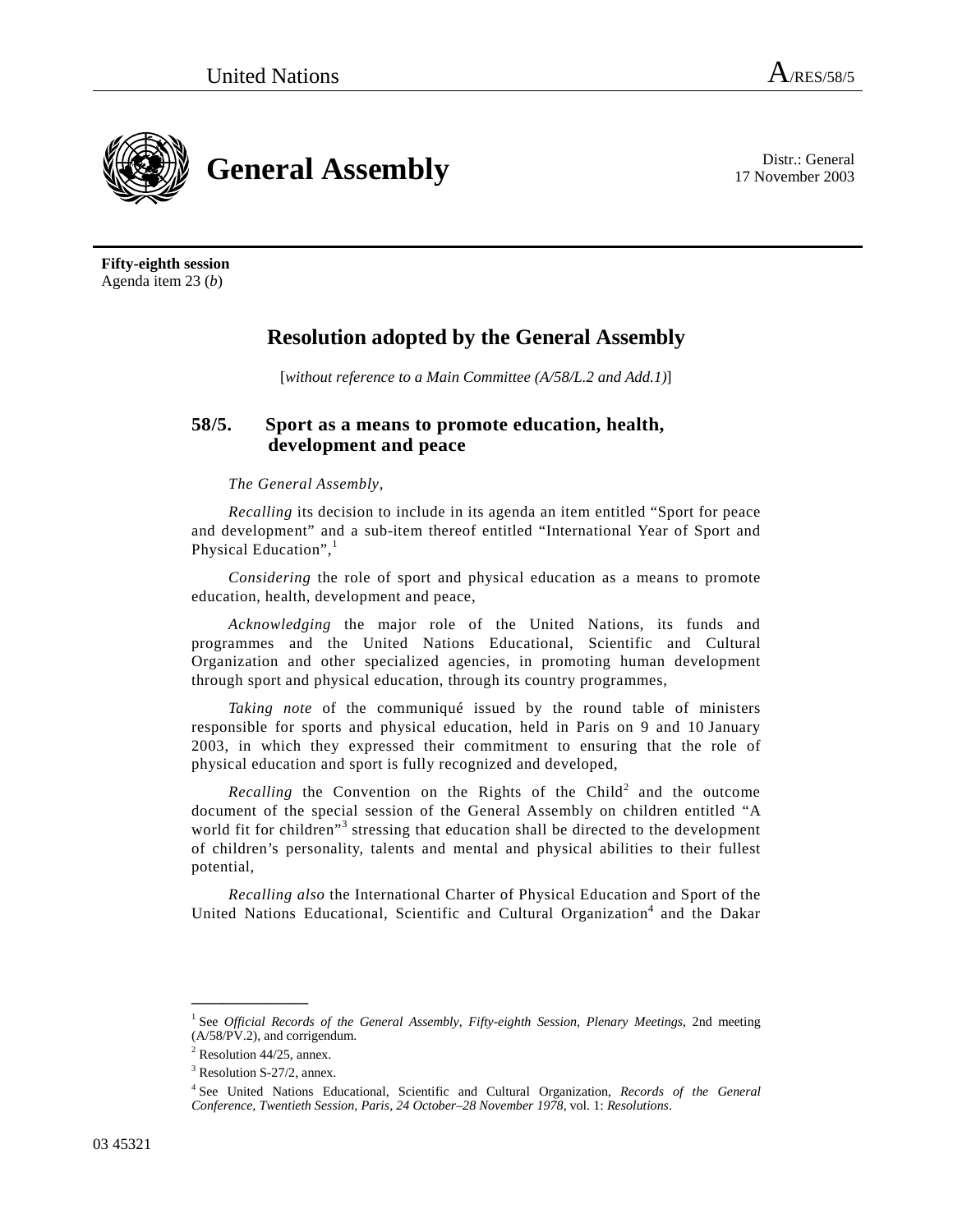Framework for Action adopted at the World Education Forum in April 2000,<sup>5</sup> as well as other relevant documents emphasizing the role of sport and physical education,

*Taking note* of the report of the United Nations Inter-agency Task Force on Sport for Development and Peace,

*Noting* that sport and physical education in many countries face increasing marginalization within education systems even though they are a major tool not only for health and physical development but also for acquiring values necessary for social cohesion and intercultural dialogue,

*Acknowledging with concern* the dangers faced by sportsmen and sportswomen, in particular young athletes, including, inter alia, child labour, violence, doping, early specialization, over-training and exploitative forms of commercialization, as well as less visible threats and deprivations, such as the premature severance of family bonds and the loss of sporting, social and cultural ties,

*Recognizing* the need for greater coordination of efforts at the international level to facilitate a more effective fight against doping, and noting in this regard the Anti-Doping Convention established by the Council of Europe,  $6$  the Copenhagen Declaration on Anti-doping in Sport, adopted during the World Conference on Doping in Sport, held from 3 to 5 March 2003, and any other relevant international instrument,

 1. *Invites* Governments, the United Nations, its funds and programmes, the specialized agencies, where appropriate, and sport-related institutions:

 (*a*) To promote the role of sport and physical education for all when furthering their development programmes and policies, to advance health awareness, the spirit of achievement and cultural bridging and to entrench collective values;

 (*b*) To include sport and physical education as a tool to contribute towards achieving the internationally agreed development goals, including those contained in the United Nations Millennium Declaration<sup>7</sup> and the broader aims of development and peace;

 (*c*) To work collectively so that sport and physical education can present opportunities for solidarity and cooperation in order to promote a culture of peace and social and gender equality and to advocate dialogue and harmony;

 (*d*) To recognize the contribution of sport and physical education towards economic and social development and to encourage the building and restoration of sports infrastructures;

 (*e*) To further promote sport and physical education, on the basis of locally assessed needs, as a tool for health, education, social and cultural development;

 (*f*) To strengthen cooperation and partnership between all actors, including family, school, clubs/leagues, local communities, youth sports associations and decision makers as well as the public and private sectors, in order to ensure complementarities and to make sport and physical education available to everyone;

**\_\_\_\_\_\_\_\_\_\_\_\_\_\_\_** 

<sup>&</sup>lt;sup>5</sup> Ibid., *Final Report of the World Education Forum, Dakar, Senegal, 26–28 April 2000*, Paris, 2000.<br><sup>6</sup> Council of Europe, *European Treaty Series*, No. 125.

Council of Europe, *European Treaty Series*, No. 135. 7

 $7$  See resolution 55/2.